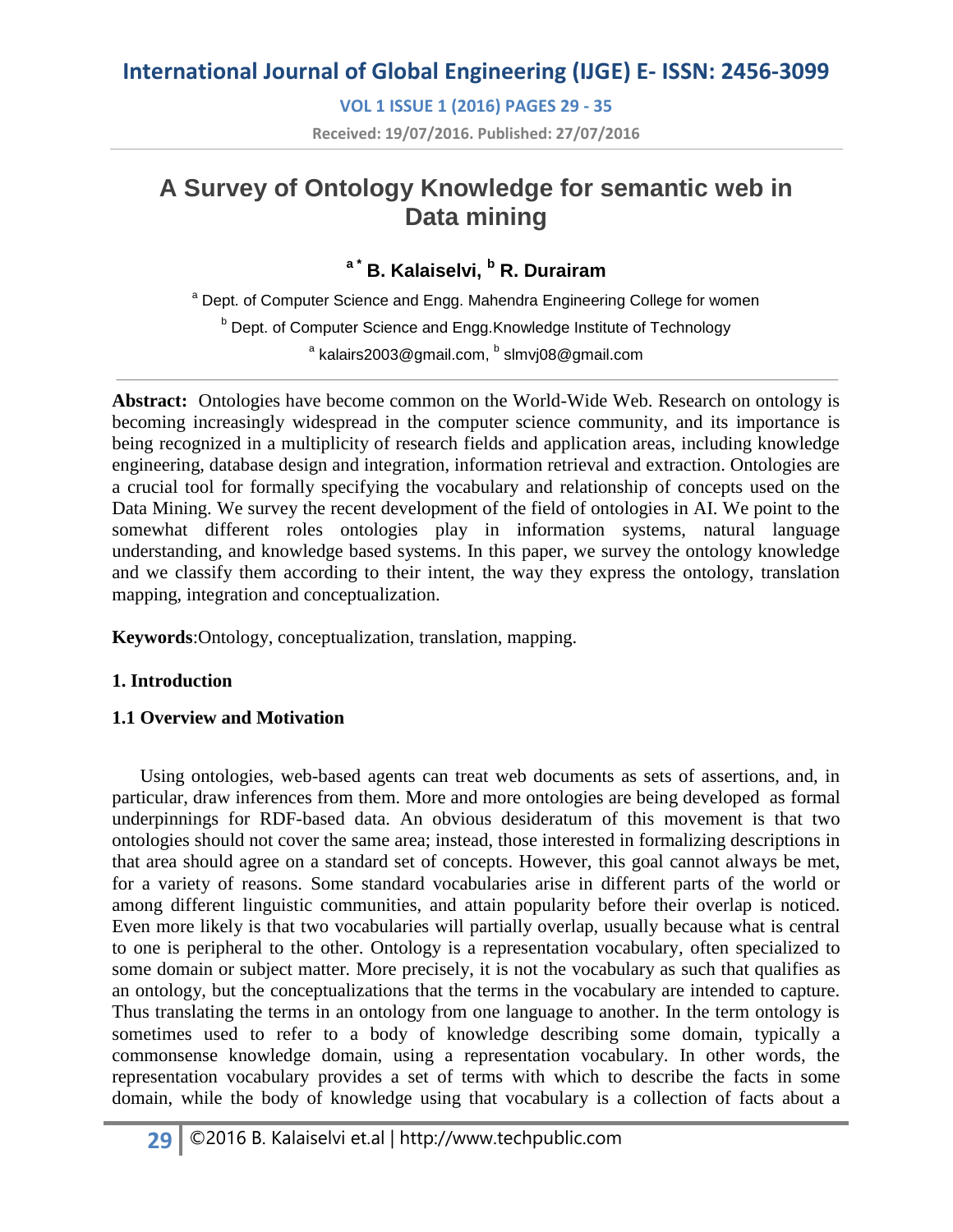# **International Journal of Global Engineering (IJGE) E- ISSN: 2456-3099 VOL 1 ISSUE 1 (2016) PAGES 29 - 35 Received: 19/07/2016. Published: 27/07/2016**

domain. At times, theorists use the singular term to refer to a specific set of terms meant to describe the entity and relation-types in some domain. Thus, we might speak of an ontology for "liquids" or for "parts and wholes." Here, the singular term stands for the entire set of concepts and terms needed to speak about phenomena involving liquids and parts and wholes.

When different theorists make different proposals for an ontology or when we speak about ontology proposals for different domains of knowledge, we would then use the plural term ontologies to refer to them collectively. In AI and information-systems literature, however, there seems to be inconsistency: sometimes we see references to "ontology of domain" and other times to "ontologies of domain," both referring to the set of conceptualizations for the domain.

### **1.2 Technology and Use of ontologies**

There have been several recent attempts to create engineering frameworks for constructing ontologies. KIF (Knowledge Interchange Format), an enabling technology that facilitates expressing domain factual knowledge using a formalism based on augmented predicate calculus. Predicate calculus facilitates the representation of objects, properties, and relations. Variations such as situational calculus introduce time so as to represent states, events, and processes. If we extend the idea of knowledge to include images and other sense modalities, we might need radically different kinds of representation. For now, predicate calculus provides a good starting point for ontology- sharing technologies. Using a logical notation for writing and sharing ontologies does not imply any commitment to implementing a related knowledge system or a related logic. We are simply taking a knowledge-level5 stance in describing the knowledge system, whatever the means of implementation. In this view, we can ask of any intelligent system, even one implemented as a neural network, "What does the system know?"



**Fig.1.2.1** Data-set organized by economic sector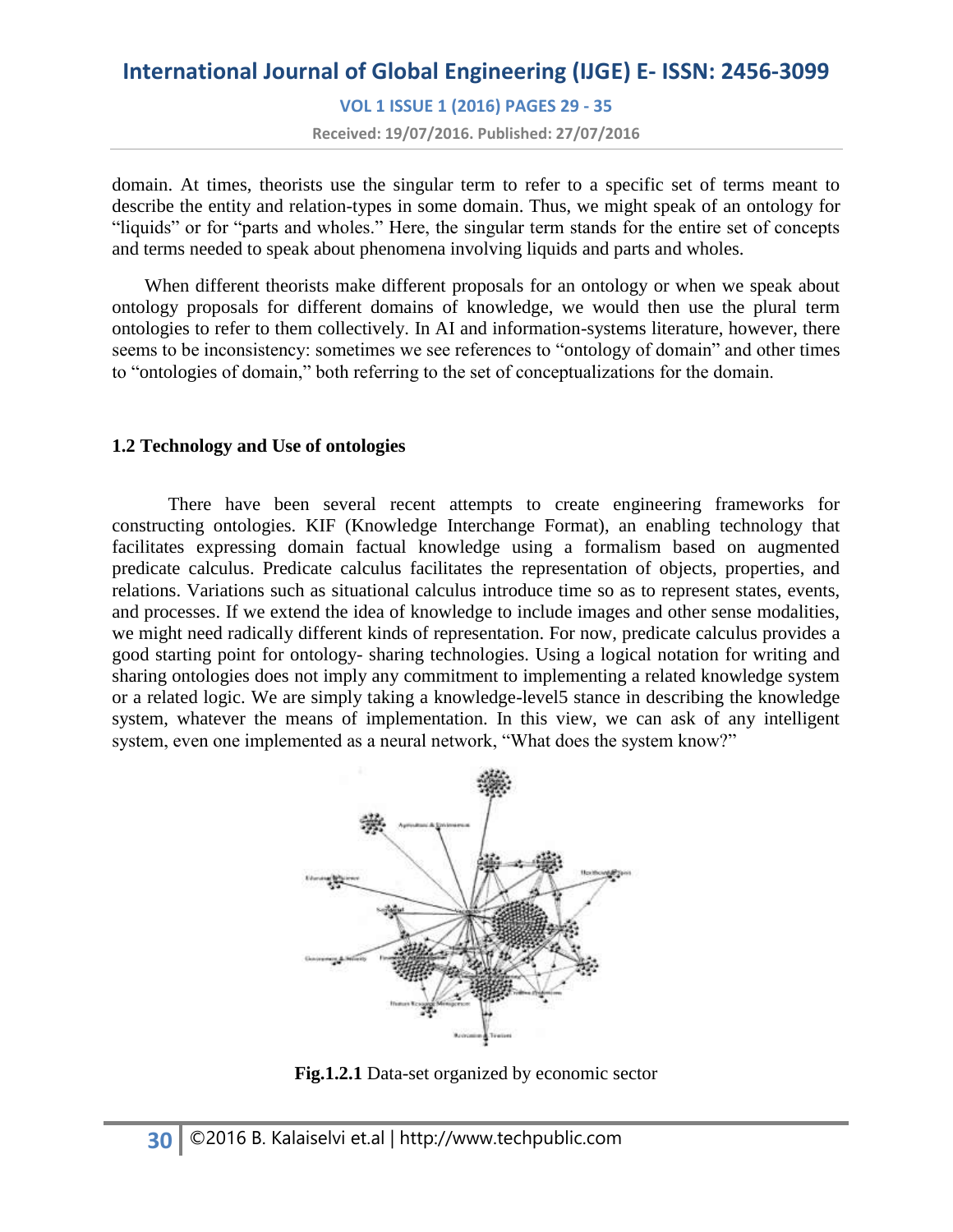**VOL 1 ISSUE 1 (2016) PAGES 29 - 35**

**Received: 19/07/2016. Published: 27/07/2016**

In AI, knowledge in computer systems is thought of as something that is explicitly represented and operated on by inference processes. However, that is an overly narrow view. All information systems traffic in knowledge. Any software that does anything useful cannot be written without a commitment to a model of the relevant world to entities, properties, and relations in that world. Data structures and procedures implicitly or explicitly make commitments to a domain ontology. It is common to ask whether a payroll system "knows" about the new tax law, or whether a database system "knows" about employee salaries. Information-retrieval systems, digital libraries, integration of heterogeneous information sources, and Internet search engines need domain ontologies to organize information and direct the search processes. For example, a search engine has categories and subcategories that help organize the search. The search-engine community commonly refers to these categories and subcategories as ontologies.Object-oriented design of software systems similarly depends on an appropriate domain ontology. Objects, their attributes, and their procedures more or less mirror aspects of the domain that are relevant to the application. Object systems representing a useful analysis of a domain can often be reused for a different application program. Object systems and ontologies emphasize different aspects, but we anticipate that over time convergence between these technologies will increase. As information systems model large knowledge domains, domain ontologies will become as important in general software systems as in many areas of AI. Ontologies are useful in NLU in two ways. First, domain knowledge often plays a crucial role in disambiguation. A well designed domain ontology provides the basics for domain knowledge representation. In addition, ontology of a domain helps identify the semantic categories that are involved in understanding discourse in that domain. For this use, the ontology plays the role of a concept dictionary. In general, for NLU, we need both a general-purpose upper ontology and a domain-specific ontology that focuses on the domain of discourse (such as military communications or business stories). CYC, Word net, 8 and Sensus15 are examples of sharable ontologies that have been used for language understanding. Information systems and NLU systems need factual knowledge about their domains of discourse. The inferences they make are usually simple. Problem-solving systems, in contrast, engage in complex sequences of inferences to achieve their goals. Such systems need to have reasoning strategies that enable them to choose among alternative reasoning paths. Ontology specification in knowledge systems has two dimensions:

 •Domain factual knowledge provides knowledge about the objective realities in the domain of interest (objects, relations, events, states, causal relations, and so forth).

 •Problem-solving knowledge provides knowledge about how to achieve various goals. A piece of this knowledge might be in the form of a problem-solving method specifying in a domainindependent manner how to accomplish a class of goals.

### **2. Ontology and ontologies**

"Ontology is a fascinating discipline" and "ontology" (with the lowercase "o"), as in the expressions "Aristotle's ontology" or "CYC's ontology". The same term has an uncountable reading in the former case, and a countable reading in the latter. While the former reading seems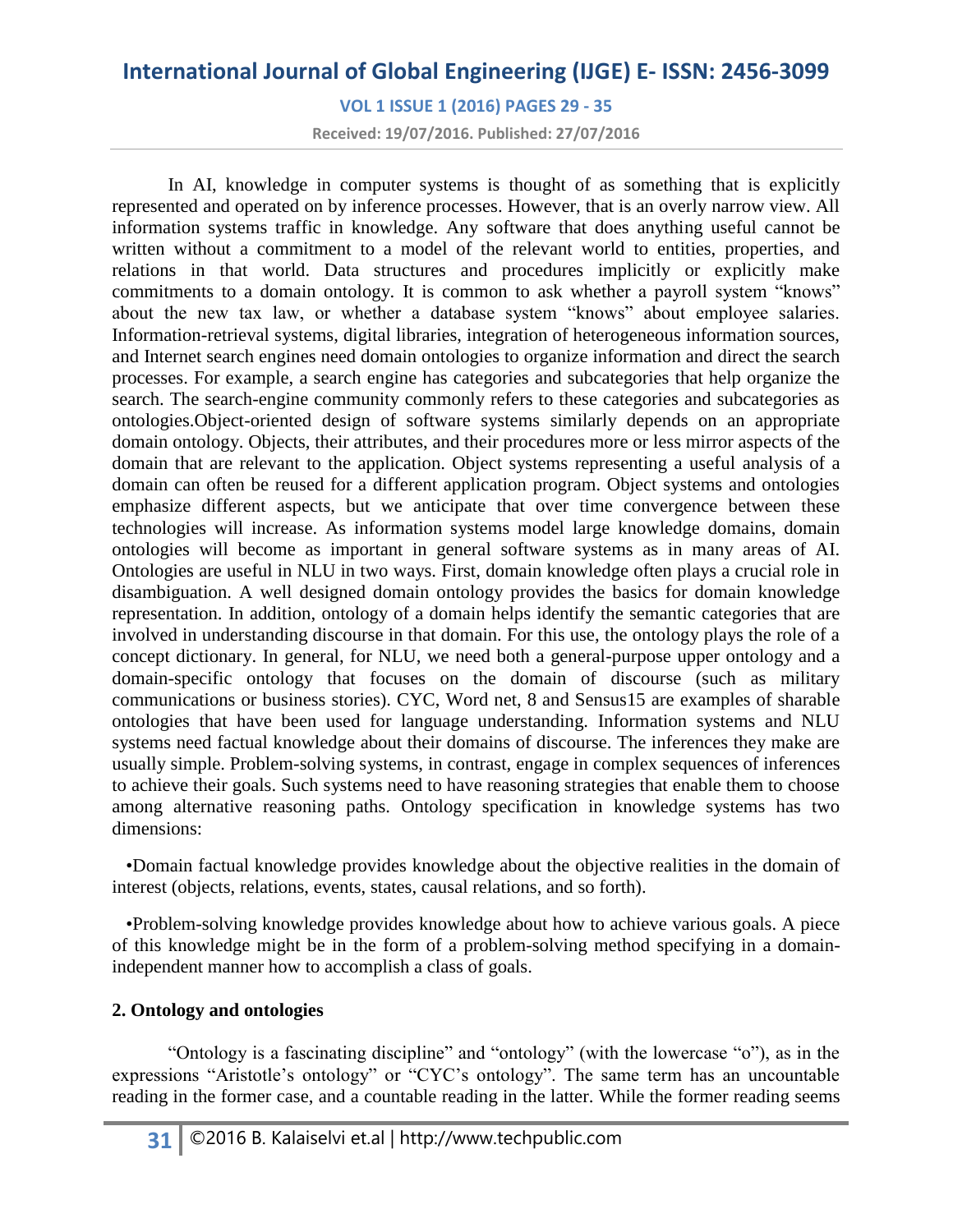**VOL 1 ISSUE 1 (2016) PAGES 29 - 35**

**Received: 19/07/2016. Published: 27/07/2016**

to be reasonably clear (as referring to a particular philosophical discipline), two different senses are assumed by the philosophical community and the Artificial Intelligence community (and, in general, the whole computer science community) for the latter term. An ontology refers to an engineering artifact, constituted by a specific vocabulary used to describe a certain reality, plus a set of explicit assumptions regarding the intended meaning of the vocabulary words. This set of assumptions has usually the form of a first-order logical theory, where vocabulary words appear as unary or binary predicate names, respectively called concepts and relations. In the simplest case,an ontology describes a hierarchy of concepts related by subsumption relationships; in more sophisticated cases, suitable axioms are added in order to express other relationships between concepts and to constrain their intended interpretation.

### **2.1 What is a conceptualization**

A conceptualization has been defined in a well-known AI textbook [17] as a structure <D,R>, where D is a domain and R is a set or relevant relations on D6. This definition has been then used by Tom Gruber, who defined an ontology as "a specification of a conceptualization". The notion of conceptualization making clear the relationship between an ontology, its intended models, and a conceptualization. The problem with notion of conceptualization is that it refers to ordinary mathematical relations on D, i.e. extensional relations. These relations reflect a particular state of affairs: for instance, in the blocks world, they may reflect a particular arrangement of blocks on the table. We need instead to focus on the meaning of these relations, independently of a state of affairs: for instance, the meaning of the above relation

lies in the way it refers to certain couples of blocks according to their spatial arrangement reserving the simple term relation to ordinary mathematical relations.

Let  $C = \langle D, W, \hat{A} \rangle$  be a conceptualization. For each possible world w<sub>i</sub> W, the intended structure of w according to **C** is the structure  $SwC = \langle D, RwC \rangle$ , where  $RwC = \{r(w) | r\hat{IA} \}$  is the set of extensions (relative to w) of the elements of  $\hat{A}$ . The set  $\{SwC \mid w\hat{\mathbf{i}}W\}$  all the intended world structures of **C**. Let us consider now a logical language **L**, with a vocabulary V. Rearranging the standard definition, we can define a model for **L** as a structure  $\leq S$ , I $>$ , where  $S =$ <D, **R**> is a world structure and I: V®DÈ**R** is an interpretation function assigning elements of D to constant symbols of V, and elements of **R** to predicate symbols of V. As well known, a model fixes therefore a particular extensional interpretation of the language. we can fix an in tensional interpretation by means of a structure  $\langle C, \hat{A} \rangle$ , where  $C = \langle D, W, \hat{A} \rangle$  is a conceptualization and Á: V®DÈÂ is a function assigning elements of D to constant symbols of V, and elements of  $\hat{A}$  to predicate symbols of V. We shall call this in tensional interpretation an ontological commitment for L. If  $K = \langle C, A \rangle$  is an ontological commitment for **L**, we say that **L** commits to C by means of **K**, while **C** is the underlying conceptualization of **K**9. A set of intended models is therefore only a weak characterization of a conceptualization: it just excludes some absurd interpretations, without really describing the "meaning" of the vocabulary.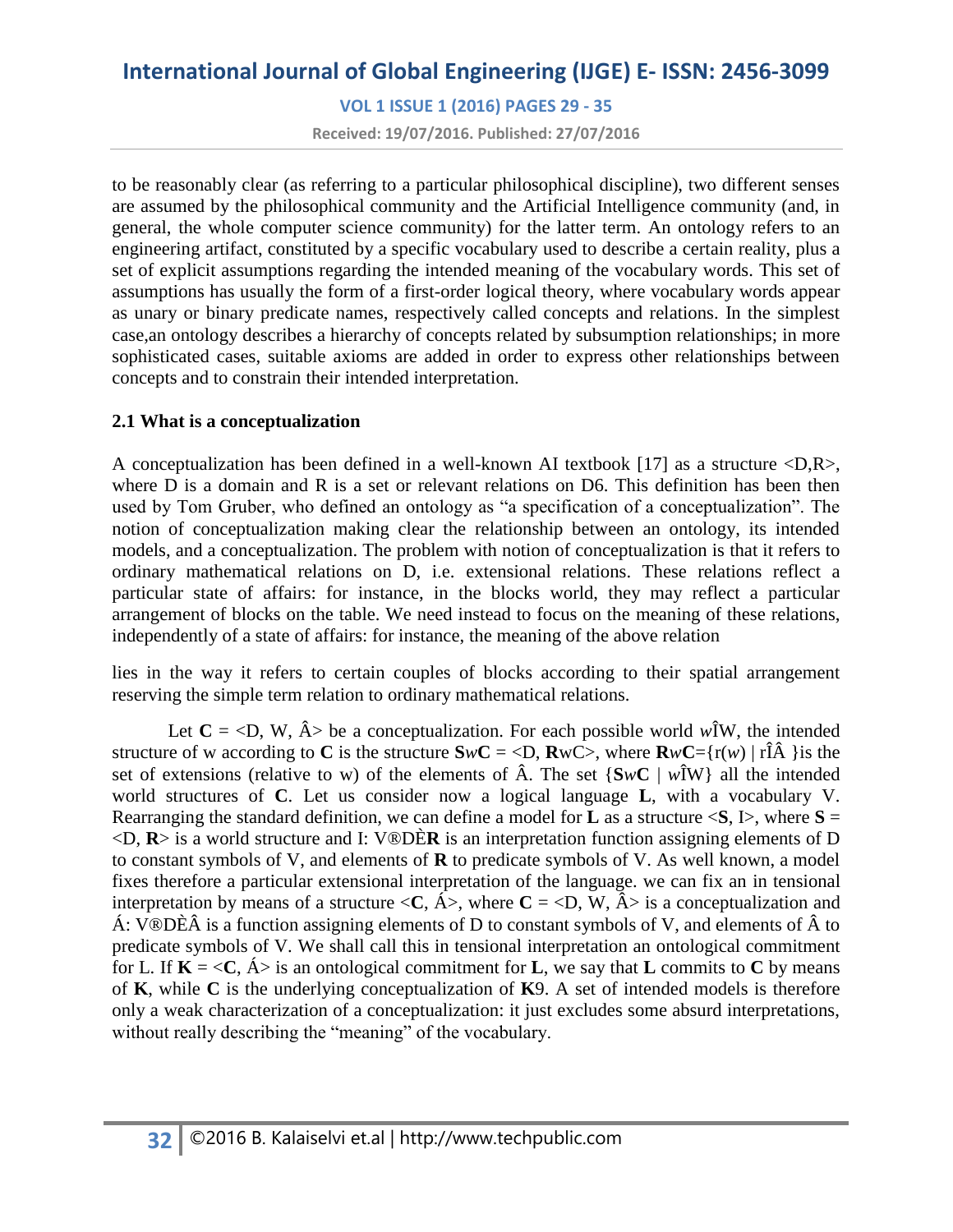**VOL 1 ISSUE 1 (2016) PAGES 29 - 35**

**Received: 19/07/2016. Published: 27/07/2016**

#### **2.2 What is an ontology**

We can now clarify the role of an ontology, considered as a set of logical axioms designed to account for the intended meaning of a vocabulary. Given a language **L** with ontological commitment **K**, an ontology for **L** is a set of axioms designed in a way such that the set of its models approximates as best as possible the set of intended models of **L** according to **K.** Therefore, an ontology can specify a conceptualization only in a very indirect way, since it can only approximate a set of intended models and such a set of intended models is only a weak characterization of a conceptualization. An ontology is a logical theory accounting for the intended meaning of a formal vocabulary, i.e. its ontological commitment to a particular conceptualization of the world. The intended models of a logical language using such a vocabulary are constrained by its ontological commitment. An ontology indirectly reflects this commitment (and the underlying conceptualization) by approximating these intended models.

The relationships between vocabulary, conceptualization, ontological commitment and ontology are illustrated in Fig.2.2 It is important to stress that an ontology is language dependent, while a conceptualization is language-independent. In its de facto use in AI, the term "ontology" collapses the two aspects, but a clear separation between them becomes essential to address the issues related to ontology sharing, fusion, and translation, which in general imply multiple vocabularies and multiple conceptualizations.



**Fig.2.2.1** An ontology indirectly reflects this commitment by approximating this set of intended models.

#### **2.3 Ontology Integration Problem**

 Assuming that each system has its own conceptualization, a necessary condition in order to make an agreement possible is that the intended models of the original conceptualizations overlap. Supposing now that these two sets of intended models are approximated by two different ontologies, it may be the case that the two ontologies overlap while the intended models do not. This means that a bottom-up approach to systems integration based on the integration of multiple local ontologies may not work, especially if the local ontologies are only focused on the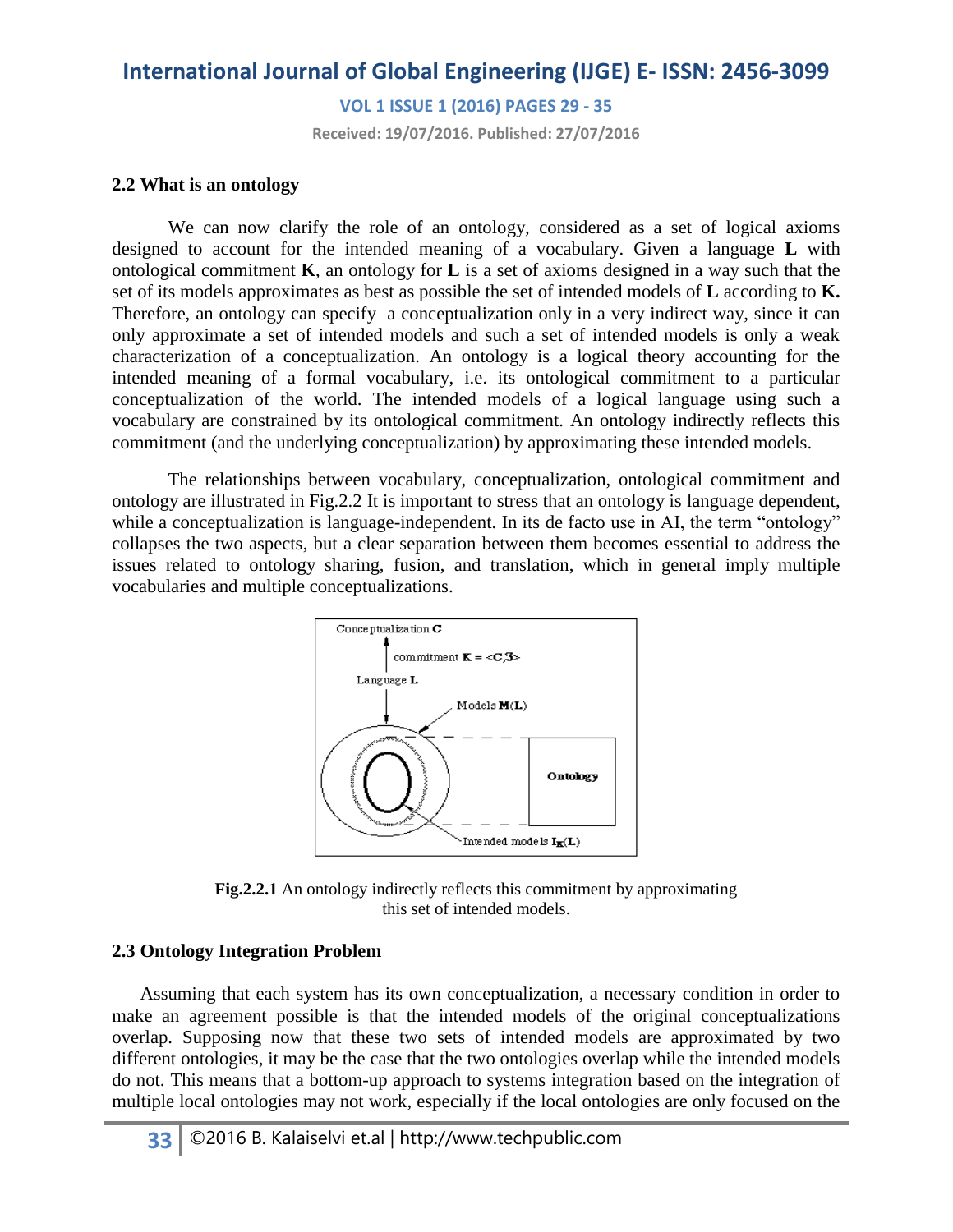**VOL 1 ISSUE 1 (2016) PAGES 29 - 35**

**Received: 19/07/2016. Published: 27/07/2016**

conceptual relations relevant to a specific context, and therefore they are only weak and ad hoc approximations of the intended models. Hence, it seems more convenient to agree on a single top-level ontology rather than relying on agreements based on the intersection of different ontologies.

To develop different kinds of ontology according to level of generality, **·** Top-level ontologies describe very general concepts like space, time, matter, object, event, action, etc., which are independent of a particular problem or domain: it seems therefore reasonable, at least in theory, to have unified top-level ontologies for large communities of users.

Domain ontologies and task ontologies describe, respectively, the vocabulary related to a generic domain (like medicine, or automobiles) or a generic task or activity (like diagnosing or selling), by specializing the terms introduced in the top-level ontology.

Application ontologies describe concepts depending both on a particular domain and task, which are often specializations of both the related ontologies. These concepts often correspond to roles played by domain entities while performing a certain activity, like replaceable unit or spare component.

### **3. Ontology Translation and Ontology**

### **Mapping**

The process of finding correspondence between the concepts of two ontologies. If two concepts correspond, they mean the same thing, or closely related things. Obviously, finding such mappings can be a valuable preprocessing step in solving the ontology-translation problem for the two ontologies. Automating the process of ontology mapping is an active area of research. However, the emphasis on finding mappings has led, we believe, to a distorted view of the translation problem. Suppose one starts by assuming a particular notation for ontologies, such as OWL. These notations are often represented visually as graph structures. Then it is natural to express a mapping between two ontologies as a network of "meta-links" that join nodes and links in one ontology graph with nodes and links in the other . Each such link can be annotated with labels specifying whether the two constructs it joins mean exactly the same thing, or which of them covers a larger set of objects or relationships. It seems almost inevitable at that point to think of translation as a process of substitution of labels. One might identify a role R1 in one ontology with a role R2 in another. (In the terminology of relational databases, the columns R1 and R2 would be labelled as equivalent.) Translation then becomes a matter of relabelling data. Complexities arise when the labels aren't exactly equivalent. Two classes might be connected by a subclass link instead of being exactly equivalent. This process is usually thought of as translating the query rather than translating the data used to answer it. The rules required to translate a query are essentially logical axioms (or logic-programming rules) of the form  $A \leftarrow B$ , where A is in the query vocabulary and B is in the vocabulary of the remote database, in a forward direction. From this point of view, translation rules are just axioms. The purpose of ontology mapping should be to find these axioms.